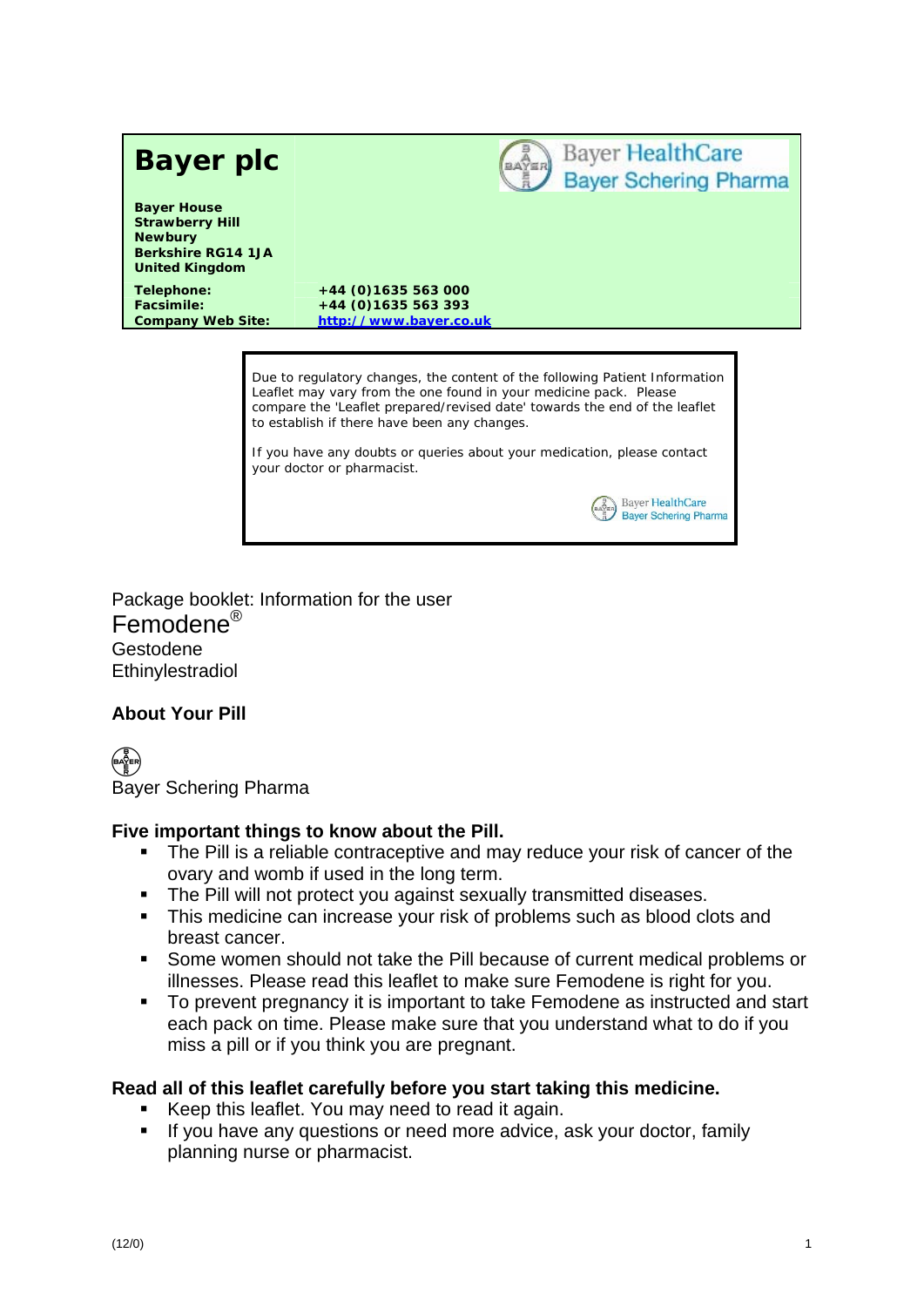- This medicine has been prescribed for you. Do not pass it on to others. It may harm them.
- If any of the side effects gets severe, or if you notice any not listed in this leaflet, please tell your doctor, family planning nurse or pharmacist.

# In this booklet

- $1<sub>1</sub>$ **What Femodene does**
- $2.$ Make sure Femodene is OK for you
	- 2.1 The Pill and blood clots
	- 2.2 The Pill and cancer
	- 2.3 Femodene should not be taken by some women
	- 2.4 Femodene can make some illnesses worse
	- 2.5 Taking other medicine
	- 2.6 Taking Femodene with food and drink
	- 2.7 Pregnancy and breast-feeding
	- 2.8 Driving and using machines
	- 2.9 Femodene contains lactose

#### $3.$ **Taking Femodene**

- 3.1 How to take it
- 3.2 Starting Femodene
- 3.3 A missed pill
- 3.4 A lost pill
- 3.5 If you are sick or have diarrhoea
- 3.6 Missed a period could you be pregnant?
- 3.7 Taking more than one pill should not cause harm
- 3.8 When you want to get pregnant

#### $4.$ Possible side effects

- 4.1 Serious side effects see a doctor straight away
- 4.2 Less serious side effects
- 4.3 Bleeding between periods should not last long
- **How to store Femodene**  $5.$
- 6 What is in Femodene and who makes it

#### $1<sub>1</sub>$ **What Femodene does**

Femodene is a combined oral contraceptive pill ('the Pill'). You take it to stop you getting pregnant.

This low-dose contraceptive contains two types of female sex hormones, oestrogen and progestogen. These hormones stop you getting pregnant by working in three ways: by preventing an egg being released from your ovaries; by making the fluid (mucus) in your cervix thicker, which makes it more difficult for sperm to enter the womb: and by preventing the lining of your womb thickening enough for an egg to grow in it.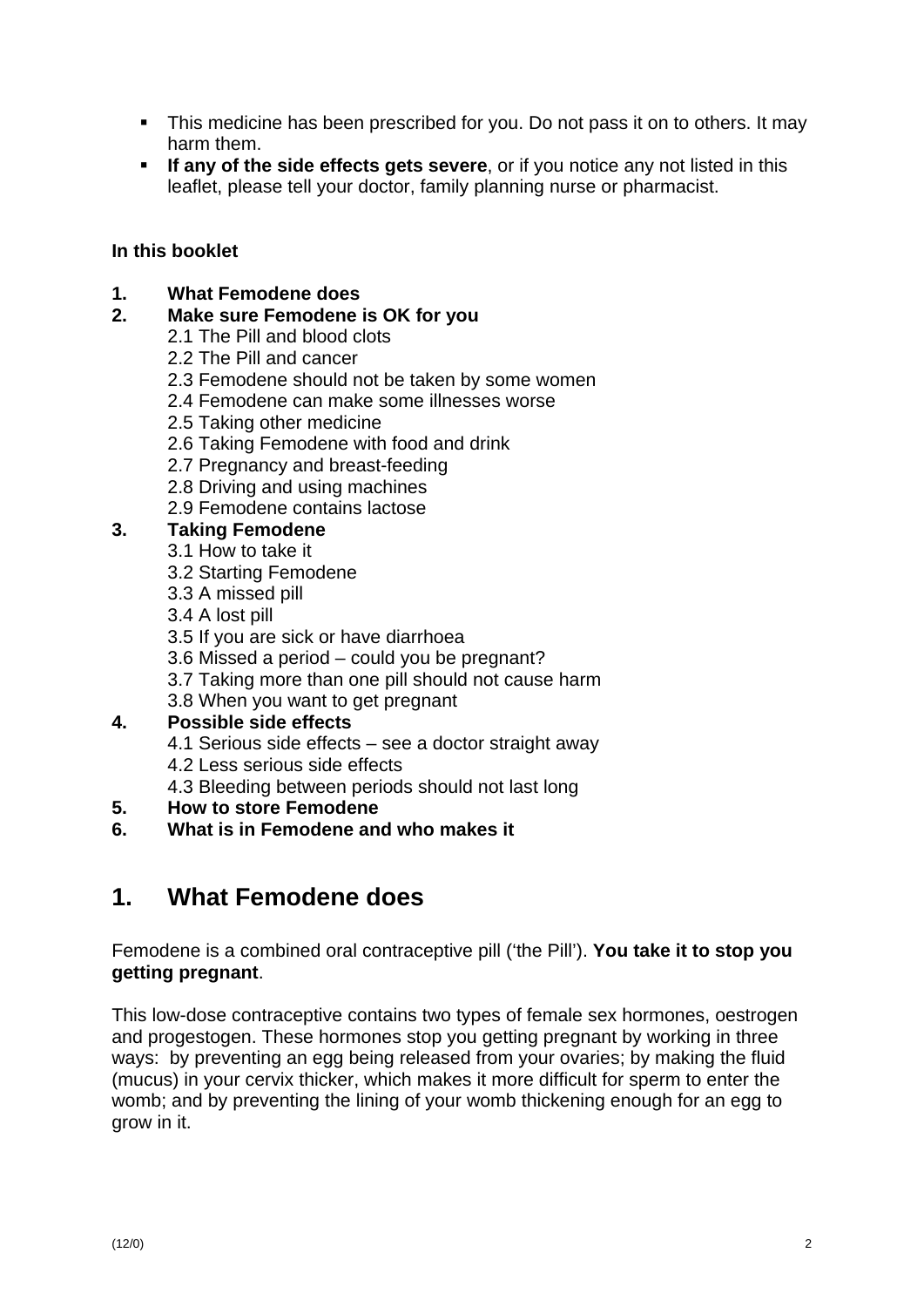Femodene is a 21-day pill – you take one each day for 21 days, followed by 7 days when you take no pills.

# The benefits of taking the Pill include:

- it is one of the most reliable reversible methods of contraception if used correctly
- it doesn't interrupt sex
- it usually makes your periods regular, lighter and less painful
- it may help with pre-menstrual symptoms.

Femodene will not protect you against sexually transmitted infections, such as Chlamydia or HIV. Only condoms can help to do this.

Femodene needs to be taken as directed to prevent pregnancy.

### Make sure Femodene is OK for you  $2.$

It's important that you understand the benefits and risks of taking the Pill before you start taking it, or when deciding whether to carry on taking it. Although the Pill is suitable for most healthy women it isn't suitable for everyone.

 $\rightarrow$ Tell your doctor if you have any of the illnesses or risk factors mentioned in this booklet.

# Before you start taking the Pill

• Your doctor will ask about you and your family's medical problems and check your blood pressure. You may also need other checks, such as a breast examination.

# While you're on the Pill

- You will need regular check-ups with your doctor or family planning nurse. usually when you need another prescription of the Pill.
- " You should go for regular cervical smear tests.
- Check your breasts and nipples every month for changes tell your doctor if you can see or feel anything odd, such as lumps or dimpling of the skin.
- If you need a blood test tell your doctor that you are taking the Pill, because the Pill can affect the results of some tests.
- $\mathbf{r}$ If you're going to have an operation, make sure your doctor knows about it. You may need to stop taking the Pill about 4–6 weeks before the operation. This is to reduce the risk of a blood clot (see section 2.1). Your doctor will tell vou when you can start taking the Pill again.

#### $2.1$ The Pill and blood clots

## The Pill may slightly increase your risk of having a blood clot (called a thrombosis), especially in the first year of taking it.

A clot in a leg vein – a deep vein thrombosis (or  $DVT$ ) – is not always serious. However, if it moves up the veins and blocks an artery in the lungs, it can cause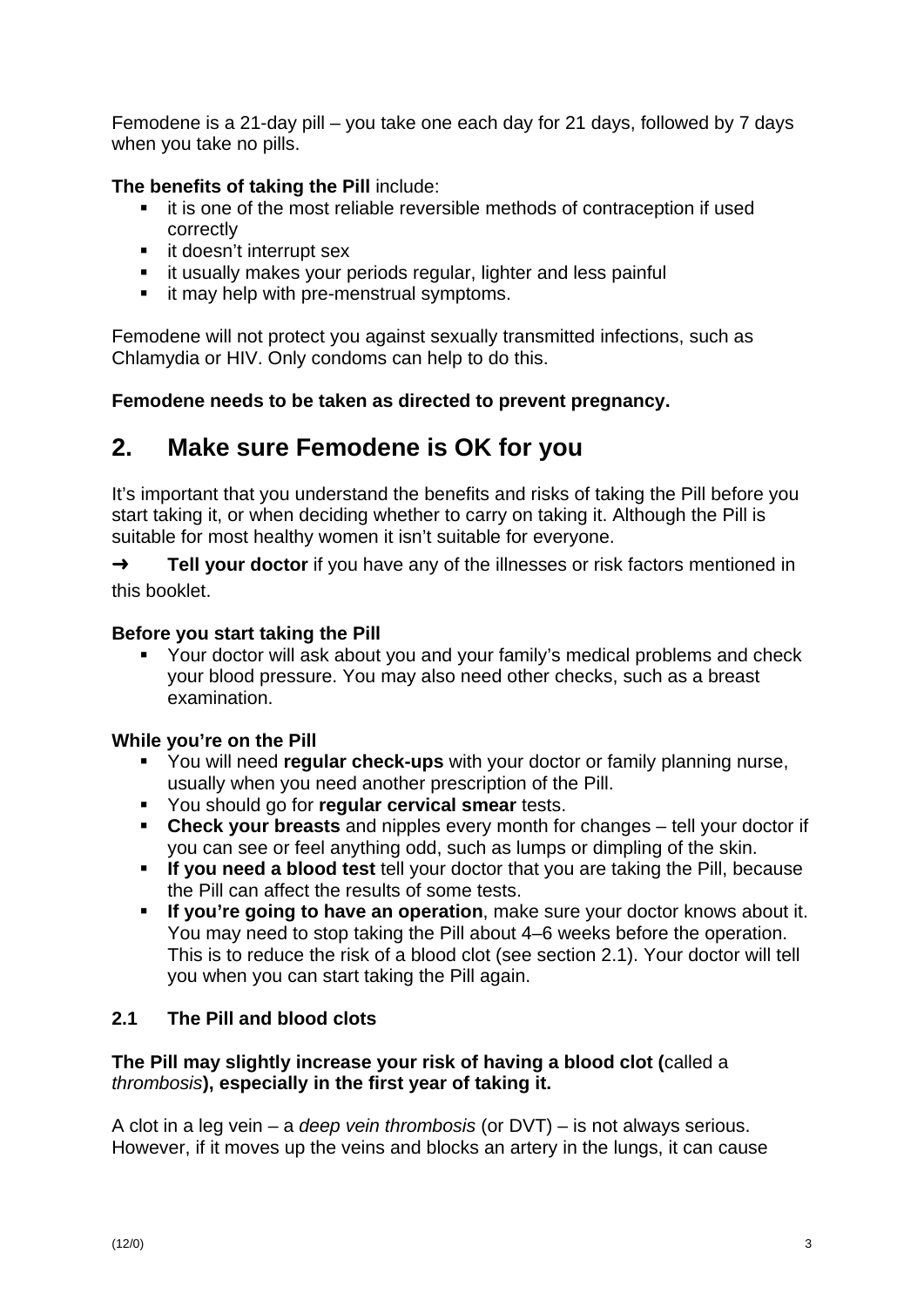chest pain, breathlessness, collapse or even death. This is called a *pulmonary* embolism and is very rare.

Your chances of having a blood clot are only increased slightly by taking the Pill.

- Of 100,000 women who are not on the Pill and not pregnant, about 5 will have a blood clot in a vear.
- Of 100,000 women taking a Pill such as Femodene, about 25 will have a blood clot in a year.
- Of 100,000 women who are pregnant, around 60 will have a blood clot in a vear.

Very rarely, blood clots can also form in the blood vessels of the heart (causing a heart attack) or the brain (causing a stroke). In healthy young women the chance of having a heart attack or stroke is extremely small.

# You are more at risk of having a blood clot:

- as you get older
- if you smoke
- if you or any of your close family have had **blood clots**
- if you are seriously overweight
- if you have a disorder of blood fat (lipid) metabolism, or other very rare blood disorders that may increase your risk of thrombosis
- " if you have high blood pressure
- if you have a heart valve disorder or an irregular heartbeat (atrial fibrillation)
- " if you have recently had a baby
- if you have diabetes mellitus
- if you have certain rare medical conditions such as systemic lupus erythematosus, Crohn's disease or ulcerative colitis
- if you have haemolytic uraemic syndrome (HUS a disorder where blood clots cause the kidneys to fail)
- " if you have sickle cell disease
- if you have had a subarachnoid haemorrhage (bleeding from the blood vessels of the brain)
- if you're off your feet for a long time because of major surgery, injury or illness.

Tell your doctor if any of these apply to you. Taking the pill may add to this  $\rightarrow$ risk so Femodene may not be suitable for you.

# Signs of a blood clot include:

- a migraine for the first time, a migraine that is worse than normal or unusually frequent or severe headaches
- any sudden changes to your eyesight (such as loss of vision or blurred vision)
- any sudden changes to your hearing, speech, sense of smell, taste or touch
- · pain or swelling in your leg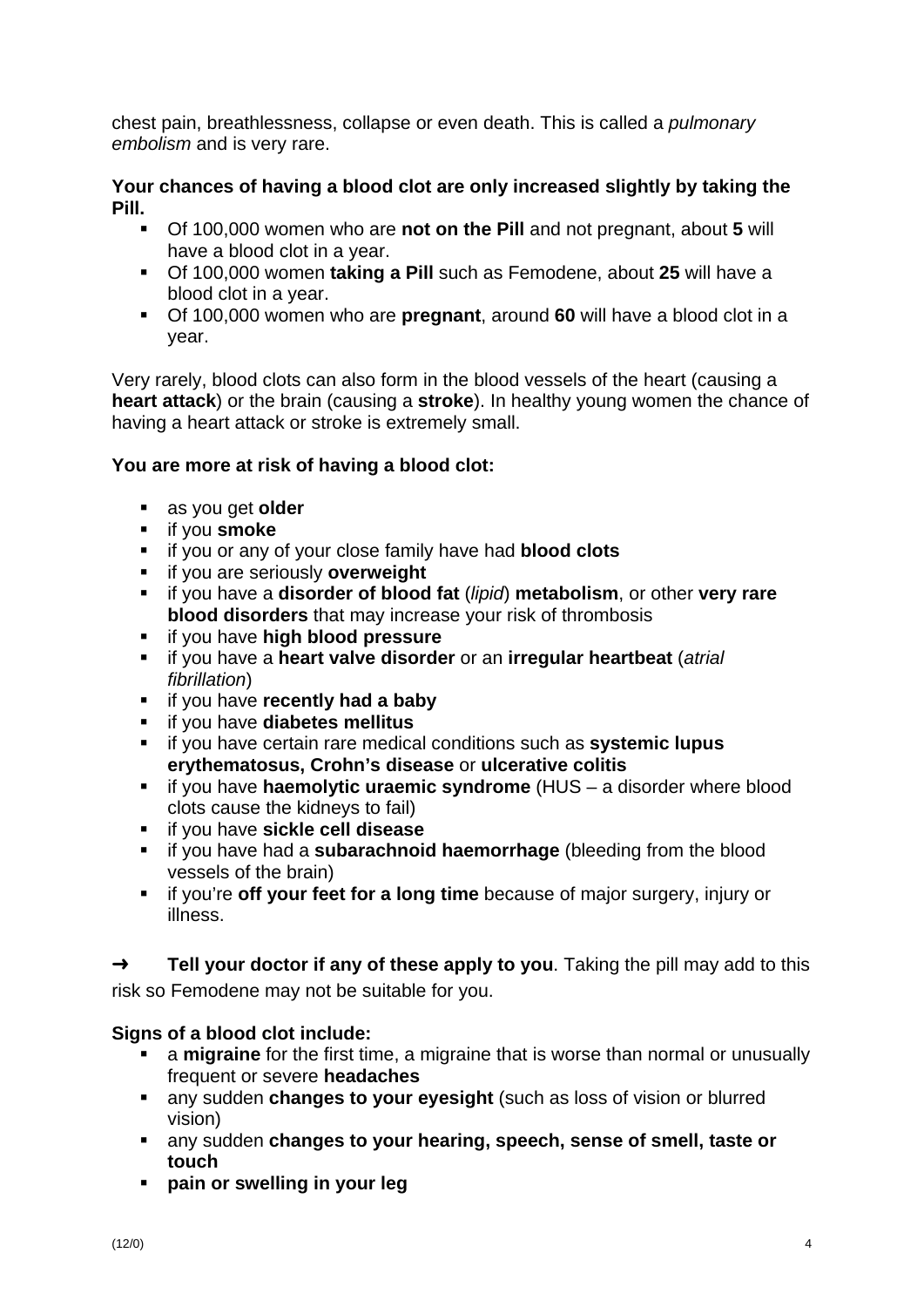- stabbing pain when you breathe
- coughing for no apparent reason
- $\blacksquare$ pain and tightness in the chest
- " sudden weakness or numbness in one side or part of your body
- **dizziness or fainting.**

#### $\rightarrow$ See a doctor as soon as possible. Do not take any more Femodene until

your doctor says you can. Use another method of contraception, such as condoms, in the meantime.

#### $2.2$ The Pill and cancer

The Pill reduces your risk of cancer of the ovary and womb if used in the long term. However, it also seems to slightly increase your risk of cancer of the cervix although this may be due to having sex without a condom, rather than the Pill. All women should have regular smear tests.

If you have **breast cancer**, or have had it in the past, you should not take the Pill. The Pill slightly increases your risk of breast cancer. This risk goes up the longer you're on the Pill, but returns to normal within about 10 years of stopping it. Because breast cancer is rare in women under the age of 40, the extra cases of breast cancer in current and recent Pill users is small. For example:

- Of 10,000 women who have never taken the Pill, about 16 will have breast cancer by the time they are 35 years old.
- Of 10,000 women who take the Pill for 5 years in their early twenties. about 17-18 will have breast cancer by the time they are 35 years old.
- Of 10,000 women who have never taken the Pill, about 100 will have breast cancer by the time they are 45 years old.
- Of 10,000 women who take the Pill for 5 years in their early thirties, about 110 will have breast cancer by the time they are 45 years old.

### Your risk of breast cancer is higher:

- if you have a close relative (mother, sister or grandmother) who has had breast cancer
- if you are seriously overweight

#### See a doctor as soon as possible if you notice any changes in your  $\rightarrow$

breasts, such as dimpling of the skin, changes in the nipple or any lumps you can see or feel.

Taking the Pill has also been linked to liver diseases, such as jaundice and noncancer liver tumours, but this is rare. Very rarely, the Pill has also been linked with some forms of liver cancer in women who have taken it for a long time.

 $\rightarrow$ See a doctor as soon as possible if you get severe pain in your stomach, or yellow skin or eyes (jaundice). You may need to stop taking Femodene.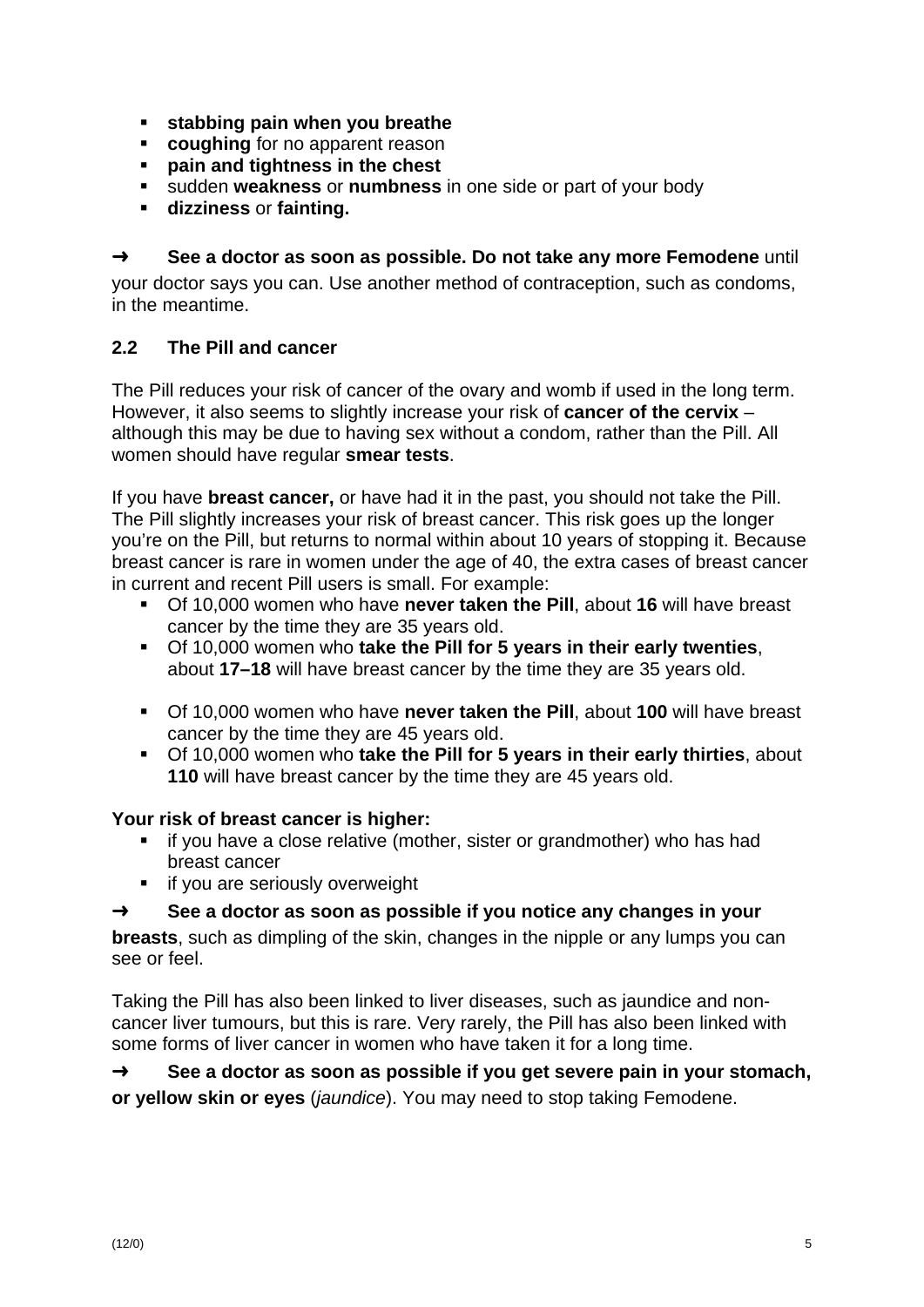#### $2.3$ Femodene should not be taken by some women

 $\rightarrow$ Tell your doctor or family planning nurse if you have any medical problems or illnesses.

Do not take Femodene if any of the following apply to you. Taking Femodene would put your health at risk.

- If you are **pregnant** or might be pregnant
- If you have cancer affected by sex hormones such as some cancers of the breast or womb lining or have ever had either of these conditions
- If you have vaginal bleeding that has not been explained by your doctor
- If you or anyone in your close family has ever had a problem with their blood circulation. This includes a **blood clot** (*thrombosis*) in the legs (*deep vein*) thrombosis), lungs (pulmonary embolism), heart (heart attack), brain (stroke) or any other parts of the body
- If you have any condition which makes you more at risk of a blood clot  $\mathbf{u}$ (thrombosis  $-$  see section 2.1, The Pill and blood clots)
- If you have abnormal red blood cells (sickle-cell anaemia)  $\blacksquare$
- $\blacksquare$  . If you have disorders of **blood fat** (*lipid*) metabolism
- If you have ever had a severe liver disease
- If you have certain types of jaundice (Dubin-Johnson or Rotor syndromes)
- If you have ever had liver tumours
- If you have severe diabetes affecting your blood vessels
- If you have ever had a **blister-like rash** called *herpes gestationis*
- If you have had any of the following **problems while pregnant:**  $\mathbf{u}$ 
	- o worsening of a hearing problem called otosclerosis
	- $\circ$  persistent itching
- If you are **allergic** (*hypersensitive*) to any of the ingredients in Femodene.

 $\rightarrow$ If you suffer from any of these, or get them for the first time while taking Femodene, contact your doctor as soon as possible. Do not take Femodene.

#### $2.4$ Femodene can make some illnesses worse

Some of the conditions listed below can be made worse by taking the Pill. Or they may mean it is less suitable for you. You may still be able to take Femodene but you need to take special care and have check-ups more often.

- If you or your close family have ever had problems with your heart, circulation  $\mathbf{r}$ or blood clotting, such as high blood pressure or sickle cell disease
- If you have varicose veins
- If you have had epilepsy or migraines
- If you have asthma
- If you have had severe depression
- If you are overweight (obese)
- $\mathbf{u}$  . If you have any **gynaecological problems**, such as fibroids
- If you have ever had inflamed veins (phlebitis)  $\mathbf{r}$
- $\mathbf{r}$ If you have an inherited form of deafness known as otosclerosis
- If you have the disease of the nervous system called multiple sclerosis
- If you have the inherited disease called **porphyria**
- If you have calcium deficiency with cramps (tetany)  $\mathbf{r}$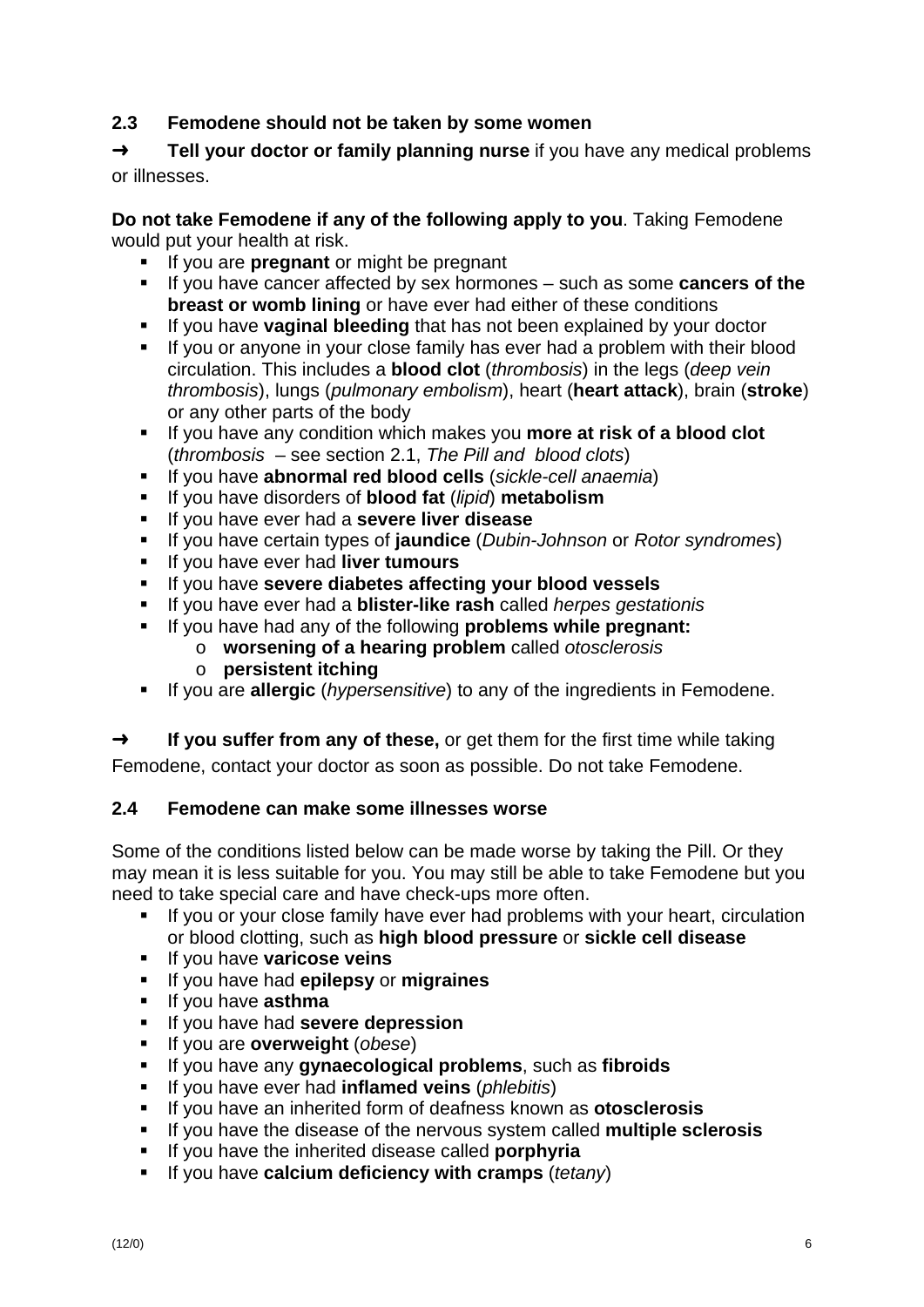- If you have the movement disorder called Sydenham's chorea
- If you have ever had breast problems
- If you have diabetes
- If you have an intolerance to contact lenses
- If you have systemic lupus erythematosus
- If you have ever had kidney or liver problems, or have had gall stones in the past
- If you have brown patches on your face or body (chloasma)
- If you have any disease that is prone to worsen during pregnancy
- If anyone in your family has had **breast cancer**.

#### $\rightarrow$ Tell your doctor or family planning nurse if any of these apply to you.

Also tell them if you get any of these for the first time while taking the Pill, or if any get worse or come back, because you may need to stop taking Femodene.

#### $2.5$ **Taking other medicines**

If you ever need to take another medicine at the same time as being on the Pill, always tell your doctor, pharmacist or dentist that you're taking Femodene. Also check the leaflets that come with all your medicines to see if they can be taken with hormonal contraceptives.

Some medicines can stop Femodene from working properly – for example:

- some medicines used to treat epilepsy  $\mathbf{r}$
- griseofulvin (an anti-fungal medicine)  $\mathbf{u}$
- phenylbutazone (an anti-inflammatory medicine)
- certain antibiotics
- " certain sedatives (called 'barbiturates')
- St. John's Wort (a herbal remedy).

If you do need to take one of these medicines, Femodene may not be suitable for you or you may need to use extra contraception for a while. Your doctor, pharmacist or dentist can tell you if this is necessary and for how long.

Femodene can also affect how well other medicines work. For example, if you have diabetes, you may need to take more insulin or other anti-diabetic drugs while you take Femodene. Your doctor will tell you if this is necessary.

#### $2.6$ **Taking Femodene with food and drink**

There are no special instructions about food and drink while on Femodene.

#### $2.7$ **Pregnancy and breast-feeding**

Do not use Femodene if you are pregnant. If you think you might be pregnant, do a pregnancy test to confirm that you are before you stop taking Femodene.

If you are breast-feeding, your doctor or family planning nurse may advise you not to take Femodene. They will be able to suggest alternative contraception. Breastfeeding will not stop you getting pregnant.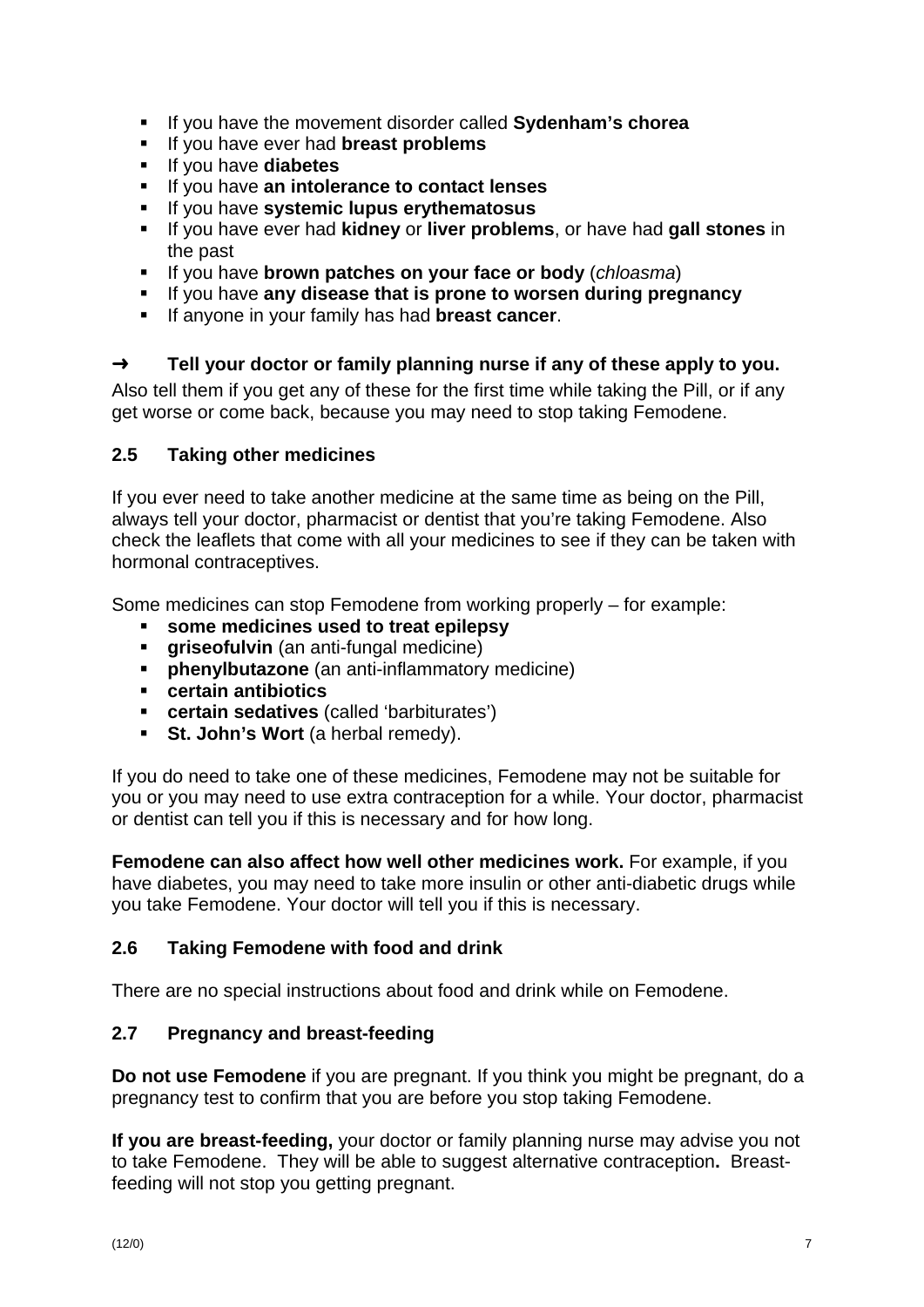#### $2.8$ Driving and using machines

Femodene has no known effect on the ability to drive or use machines.

#### $2.9$ **Femodene contains lactose**

If you have been told by your doctor that you have intolerance to some sugars, contact your doctor before using Femodene.

#### $3<sub>1</sub>$ **Taking Femodene**

#### $3.1$ How to take it

To prevent pregnancy, always take Femodene as described below. Check with your doctor or family planning nurse if you are not sure.

## Take Femodene every day for 21 days

Femodene comes in strips of 21 pills, each marked with a day of the week.

- Take your pill at the same time every day.
- Start by taking a pill marked with the correct day of the week.
- Follow the direction of the arrows on the strip. Take one pill each day, until you have finished all 21 pills.
- Swallow each pill whole, with water if necessary. Do not chew the pill.

# Then have seven pill-free davs

After you have taken all 21 pills in the strip, you have seven days when you take no pills. So, if you take the last pill of one pack on a Friday, you will take the first pill of your next pack on the Saturday of the following week.

Within a few days of taking the last pill from the strip, you should have a withdrawal bleed like a period. This bleed may not have finished when it is time to start your next strip of pills.

You don't need to use extra contraception during these seven pill-free days – as long as you have taken your pills correctly and start the next strip of pills on time.

### Then start your next strip

Start taking your next strip of Femodene after the seven pill-free days – even if you are still bleeding. Always start the new strip on time.

As long as you take Femodene correctly, you will always start each new strip on the same day of the week.

#### $3.2$ **Starting Femodene**

# As a new user or starting the Pill again after a break

It is best to take your first Femodene pill on the first day of your next period. By starting in this way, you will have contraceptive protection with your first pill.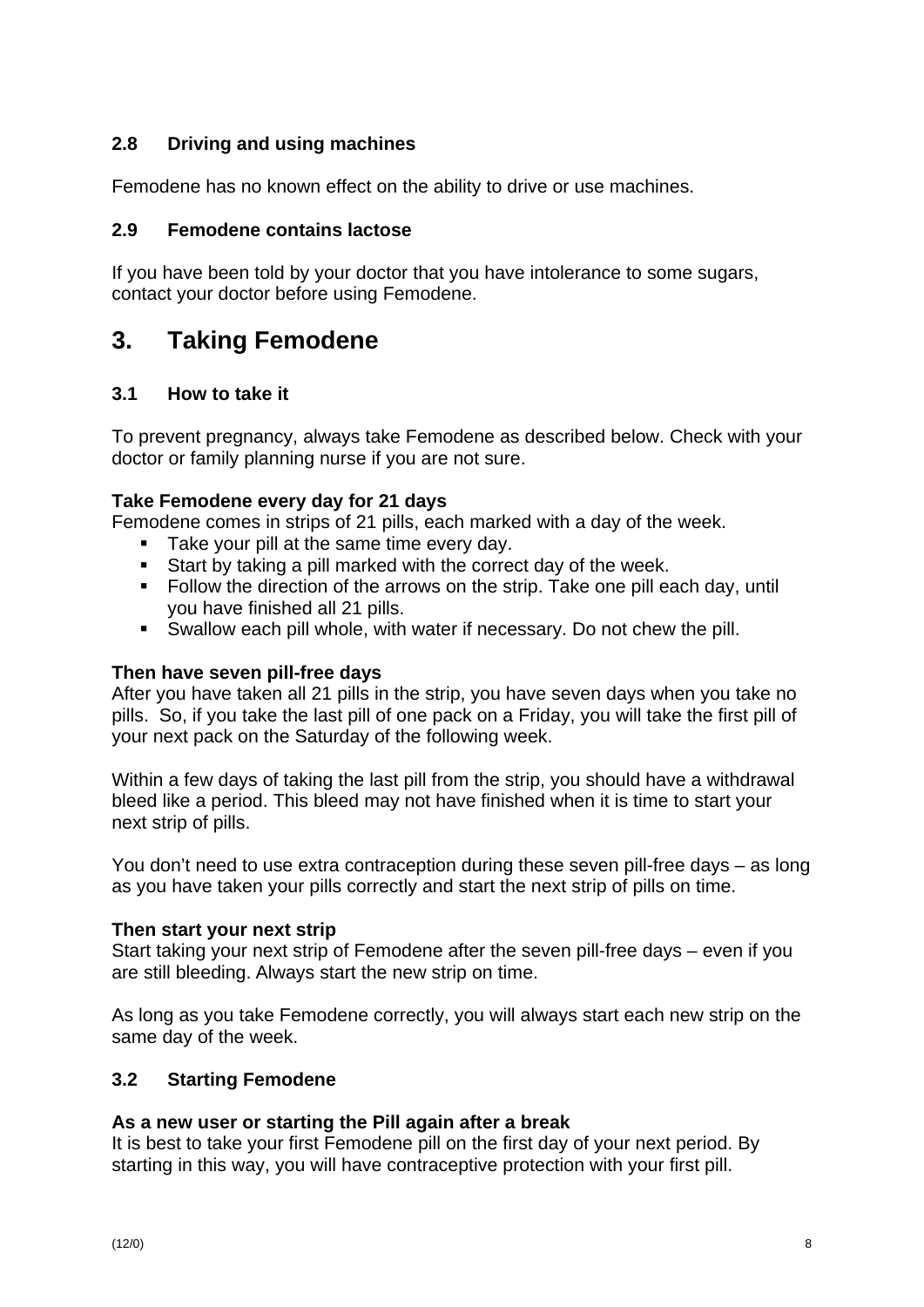## Changing to Femodene from another contraceptive Pill

- If you are currently on a 21-day Pill: start Femodene the next day after the end of the previous strip. You will have contraceptive protection with your first pill. You will not have a bleed until after your first strip of Femodene.
- **If you are currently on a 28-day Pill:** start taking Femodene the day after your last active pill. You will have contraceptive protection with your first pill. You will not have a bleed until after your first strip of Femodene.
- Or, if you are taking a progestogen-only Pill (POP or 'mini Pill'): start Femodene on the first day of bleeding, even if you have already taken the progestogen-only Pill for that day. You will have contraceptive cover straight away.

### Starting Femodene after a miscarriage or abortion

If you have had a miscarriage or an abortion during the first three months of pregnancy, your doctor may tell you to start taking Femodene straight away. This means that you will have contraceptive protection with your first pill.

If you have had a miscarriage or an abortion **after the third month** of pregnancy, ask your doctor for advice. You may need to use extra contraception, such as condoms, for a short time.

## Contraception after having a baby

If you have just had a baby, your doctor may advise you to start taking Femodene 21 days after delivery provided that you are fully mobile. You do not have to wait for a period. You will need to use another method of contraception, such as a condom, until you start Femodene and for the first 7 days of pill taking.

#### $3.3$ A missed pill

If you are less than 12 hours late with a pill, take it straight away. Keep taking your pills at the usual time. This may mean taking two pills in one day. Don't worry your contraceptive protection should not be reduced.

If you are more than 12 hours late with a pill, or you have missed more than one pill, your contraceptive protection may be reduced.

- Take the most recently missed pill as soon as you remember, even if it means taking two at once. Leave any earlier missed pills in the pack.
- Continue to take a pill every day for the next seven days at your usual time.
- $\mathbf{u}$  . If you come to the end of a strip of pills during these seven days, start the next strip without taking the usual seven day break. You probably won't have a bleed until after you finish the second strip of pills, but don't worry. If you finish the second strip of pills and don't have a bleed, do a pregnancy test before starting another strip.
- Use extra contraception for seven days after missing a pill, such as condoms.
- If you have missed one or more pills from the first week of your strip (days 1 to 7) and you had sex in that week, you could become pregnant. Contact your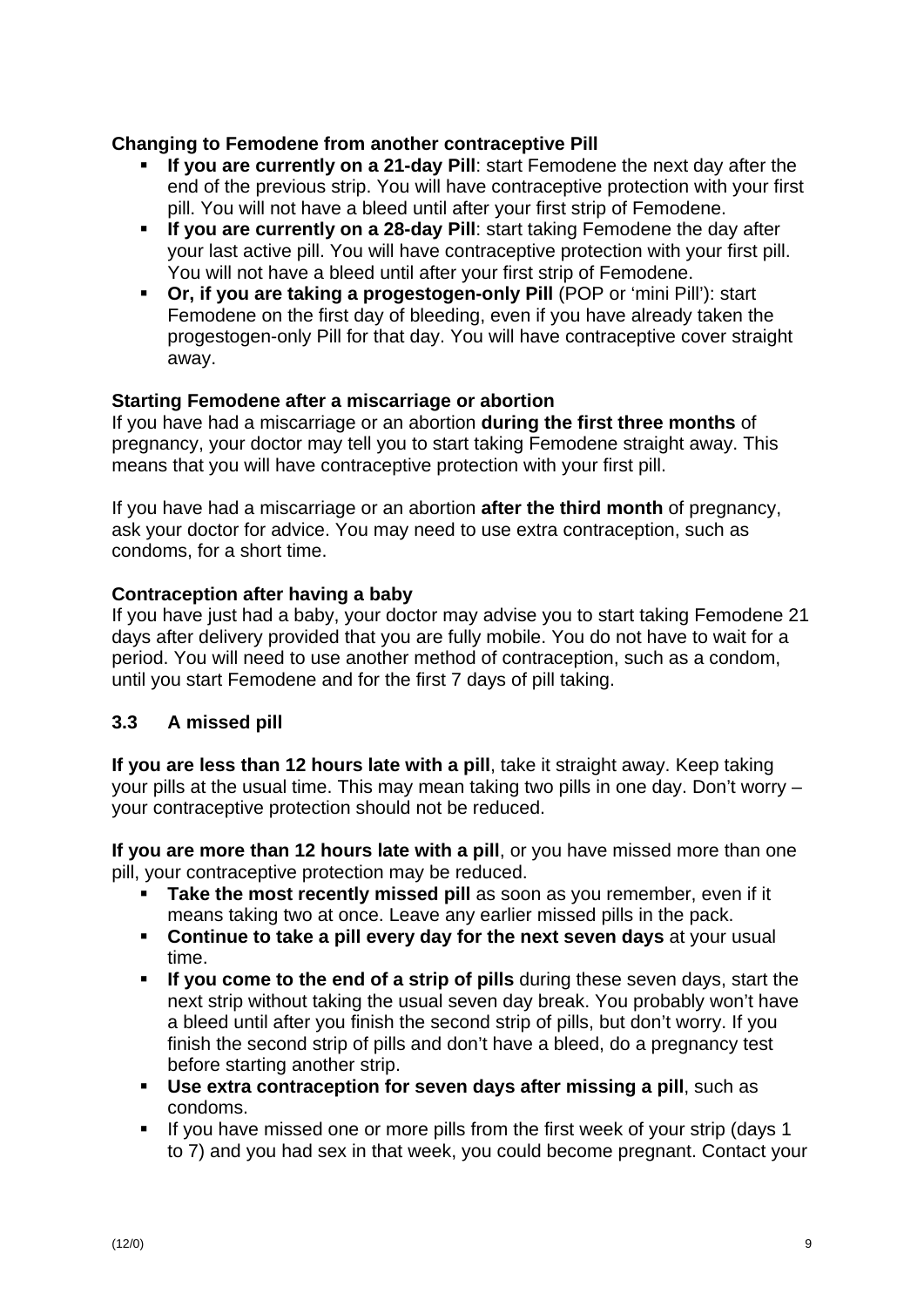doctor, family planning nurse or pharmacist for advice as soon as possible. They may recommend you use emergency contraception.

### If you have missed any of the pills in a strip, and you do not bleed in the first pill-free break, you may be pregnant. Contact your doctor or family planning clinic, or do a pregnancy test yourself.

If you start a new strip of pills late, or make your 'week off' longer than seven days, you may not be protected from pregnancy. If you had sex in the last seven days, ask your doctor, family planning nurse or pharmacist for advice. You may need to consider emergency contraception. You should also use extra contraception, such as a condom, for seven days.

#### $3.4$ A lost pill

If you lose a pill,

Either take the last pill of the strip in place of the lost pill. Then take all the other pills on their proper days. Your cycle will be one day shorter than normal, but your contraceptive protection won't be affected. After your seven pill-free days you will have a new starting day, one day earlier than before.

Or if you do not want to change the starting day of your cycle, take a pill from a spare strip if you have one. Then take all the other pills from your current strip as usual. You can then keep the opened spare strip in case you lose any more pills.

#### $3.5$ If you are sick or have diarrhoea

If you are sick (vomit) or have very bad diarrhoea, your body may not get its usual dose of hormones from that pill. If you are better within 12 hours of taking **Femodene, follow the instructions in section 3.4 A lost pill, and take another pill.** If you are still sick or have diarrhoea more than 12 hours after taking Femodene, see section 3.3, A missed pill.

 $\rightarrow$ Talk to your doctor if your stomach upset carries on or gets worse. He or she may recommend another form of contraception.

#### $3.6$ Missed a period – could you be pregnant?

Occasionally, you may miss a withdrawal bleed. This could mean that you are pregnant, but that is very unlikely if you have taken your pills correctly. Start your next strip at the normal time. If you think that you might have put yourself at risk of pregnancy (for example, by missing pills or taking other medicines), or if you miss a second bleed, you should do a pregnancy test. You can buy these from the chemist or get a free test at your family planning clinic or doctors surgery. If you are pregnant, stop taking Femodene and see your doctor.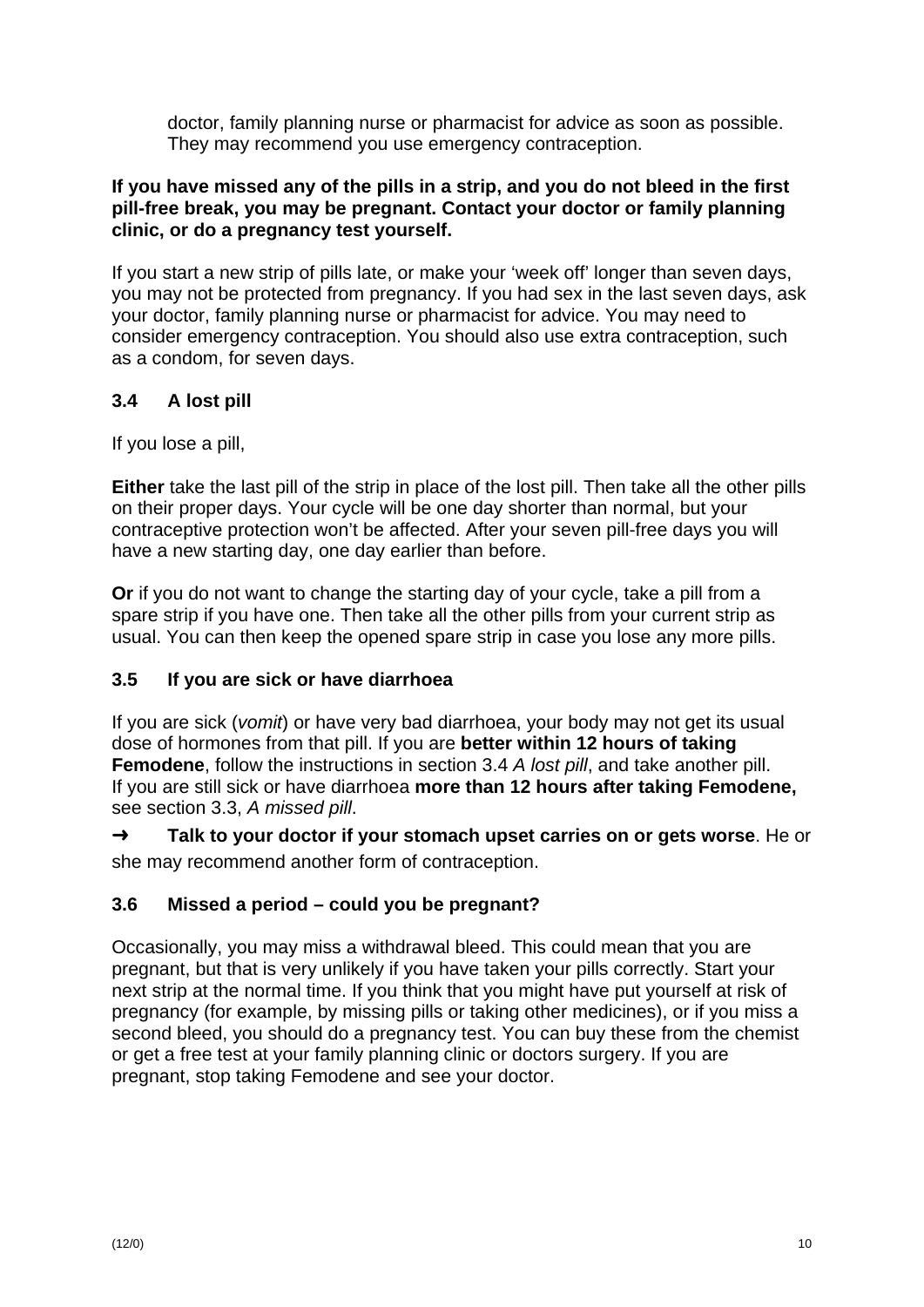#### $3.7$ Taking more than one pill should not cause harm

It is unlikely that taking more than one pill will do you any harm, but you may feel sick, vomit or have some vaginal bleeding. Talk to your doctor if you have any of these symptoms.

#### $3.8$ When you want to get pregnant

If you are planning a baby, it's best to use another method of contraception after stopping Femodene until you have had a proper period. Your doctor or midwife relies on the date of your last natural period to tell you when your baby is due. However, it will not cause you or the baby any harm if you get pregnant straight away.

### $\mathbf{\Delta}$ Possible side effects

Like all medicines, Femodene can cause side effects, although not everybody gets them.

 $\rightarrow$ Tell your doctor, pharmacist or family planning nurse if you are worried about any side effects which you think may be due to Femodene.

#### $41$ Serious side effects - see a doctor straight away

### Signs of a blood clot:

- a migraine for the first time, a migraine that is worse than normal, or unusually frequent or severe headaches
- any sudden changes to your eyesight (such as loss of vision or blurred vision)
- · pain or swelling in your leg
- any sudden changes to your hearing, speech, sense of smell, taste or touch
- **stabbing pain when you breathe**
- $\mathbf{r}$ coughing for no apparent reason
- pain and tightness in the chest
- sudden weakness or numbness in one side or part of your body
- dizziness or fainting.

### Signs of a severe allergic reaction to Femodene:

• swelling of the face, lips, mouth, tongue or throat.

### Signs of breast cancer include:

- **dimpling** of the skin
- changes in the nipple
- any lumps you can see or feel.

### Signs of cancer of the cervix include:

- vaginal discharge that smells and/or contains blood
- unusual vaginal bleeding
- pelvic pain
- painful sex.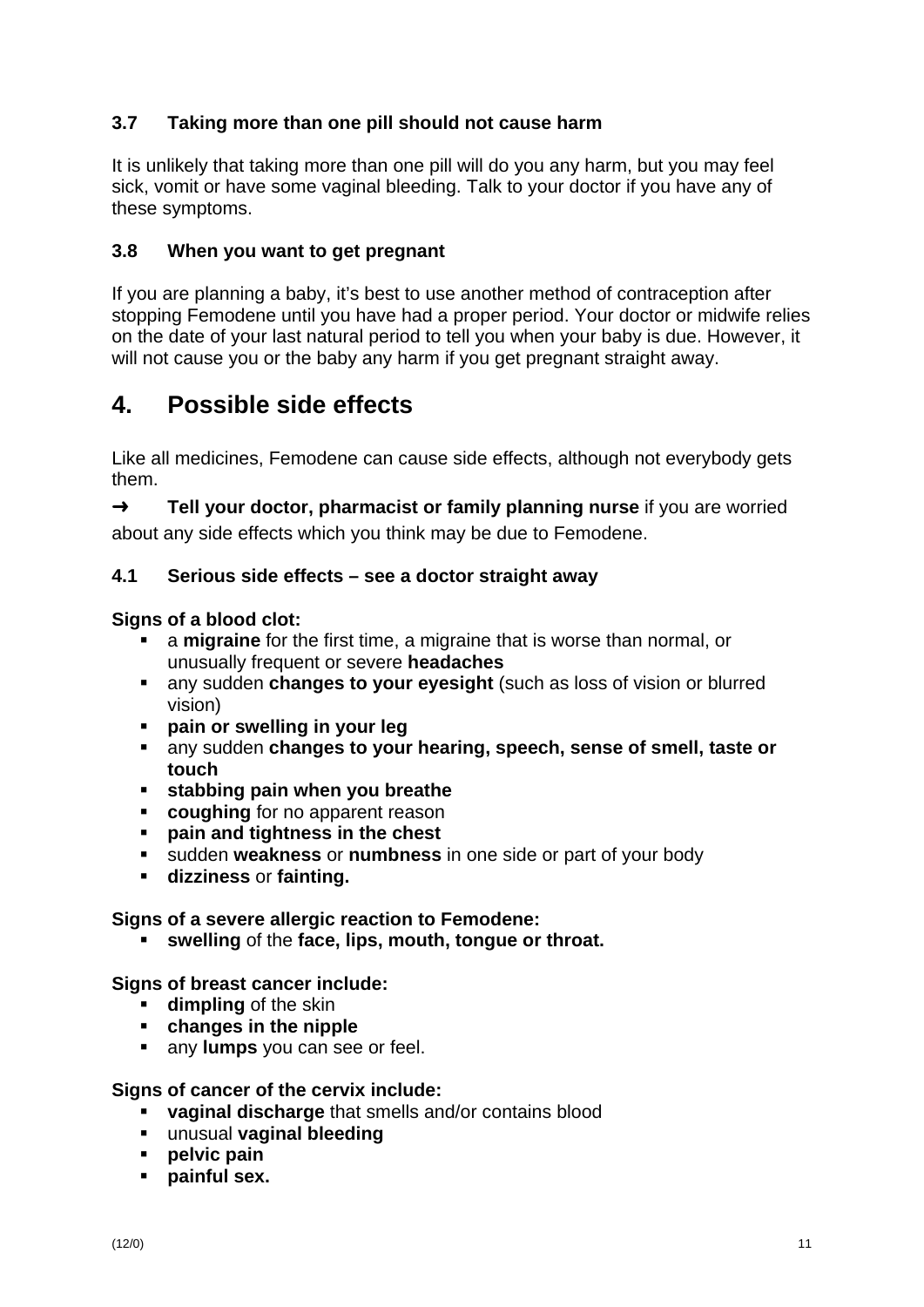Signs of severe liver problems include:

- severe pain in your upper abdomen  $\mathbf{R}^{(1)}$
- vellow skin or eyes (jaundice)
- inflammation of the liver (hepatitis)
- vour whole body starts itching.

If you think you may have any of these, see a doctor straight away. You  $\rightarrow$ 

may need to stop taking Femodene.

#### $4.2$ Less serious side effects

- $\mathbf{u}$ bleeding and spotting between your periods can sometimes occur for the first few months but this usually stops once your body has adjusted to Femodene. If it continues, becomes heavy or starts again, contact your doctor
- headaches
- feeling sick, being sick and stomach upsets
- $\mathbf{r}$ sore breasts
- depressive moods, loss of interest in sex
- putting on weight or losing weight
- **chloasma** (vellow brown patches on the skin). This may happen even if you have been using Femodene for a number of months. Chloasma may be reduced by avoiding too much sunlight
- poor tolerance of contact lenses.

 $\rightarrow$ Tell your doctor, pharmacist or family planning nurse if you are worried about any side effects which you think may be due to Femodene. Also tell them if any existing conditions get worse while you are taking Femodene.

#### $4.3$ Bleeding between periods should not last long

A few women have a little unexpected bleeding or spotting while they are taking Femodene, especially during the first few months. Normally, this bleeding is nothing to worry about and will stop after a day or two. Keep taking Femodene as usual. The problem should disappear after the first few strips.

You may also have unexpected bleeding if you are not taking your pills regularly, so try to take your pill at the same time every day. Also, unexpected bleeding can sometimes be caused by other medicines.

 $\rightarrow$ Make an appointment to see your doctor if you get breakthrough bleeding or spotting that:

- carries on for more than the first few months  $\mathbf{r}$
- $\blacksquare$ starts after you've been taking Femodene for a while
- carries on even after you've stopped taking Femodene.

### $5<sub>-</sub>$ **How to store Femodene**

Keep all medicines out of the reach and sight of children.